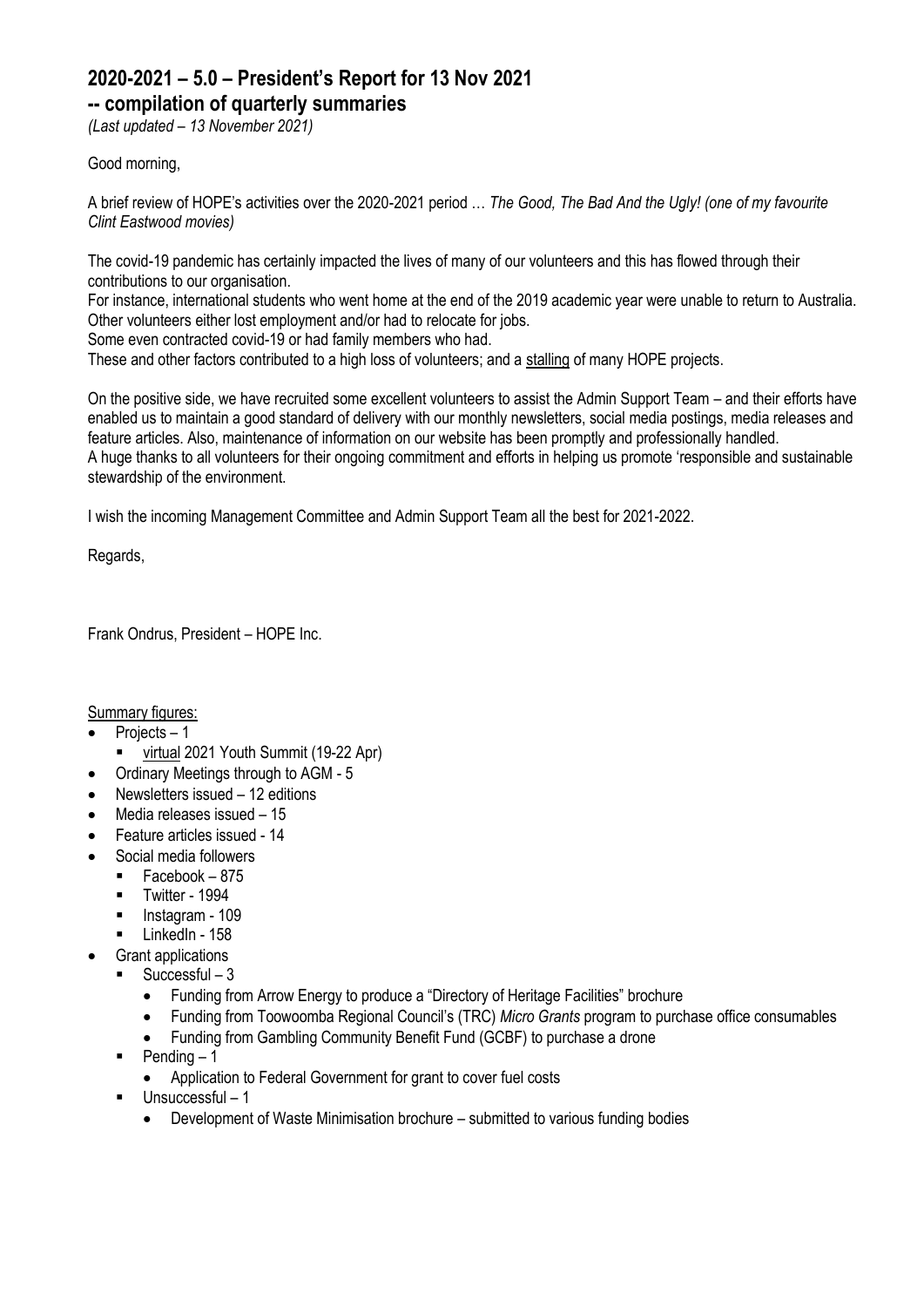# **Summary of Quarterly Reports for 2020-2021**

*(Last updated – 11 November 2021)*

## **Significant office highlights:**

- 12/09 Ordinary Meeting
- 21/09 Australian Earth Laws Alliance (ALEA) has accepted our invitation to become an Alliance/Partner
- 22/09 Postal mailout to secondary schools re Updated letter on 2021 Youth Summit
- 26/09 Submitted online Register of Environmental Organisations (REO) return for 2019-2020 (Miriam Sharp, 26 Sept 2020)
- 30/09 Issued HOPE Enews Bulletin for October 2020<br>01/10 Issued feature article re A call for a New Gener
- 01/10 Issued feature article re A call for a New Generation of Australian Environmental Laws
- 05/10 Several in-house produced Podcasts are now available online. Thanks, Andrew, for the considerable time and effort you have put into this project. Much appreciated.
- 26/10 Issued 'Special Qld Edition of Newsletter' on National Parks
- 27/10 Issued meeting notices for AGM and 1<sup>st</sup> Ordinary Meeting of 2020-2021 HOPE Management Team
- 30/10 Co-signed ACF's "Open Letter to Prime Minister Morrison re Angus Taylor's poor handling of his portfolio"<br>04/11 Attended CCMA (Condamine Catchment Management Association) meeting
- Attended CCMA (Condamine Catchment Management Association) meeting
- 05/11 Issued Enews Bulletin for November 2020
- 06/11 Sent 'Youth Summit sponsorship request' letters to CCMA and QWaLC (Queensland Water and Land Carers)
- 12/11 Downloaded Windows 10 Version 20H2
- 14/11 AGM & 1st Ordinary Meeting of 2020-2021 Management Team
- 22/11 Online submission of ACNC annual return (Miriam Sharp)<br>02/12 Attended ZOOM meeting Volunteering Queensland's An
- Attended ZOOM meeting Volunteering Queensland's Annual Awards Program and AGM
- 07/12 End-of-Year dinner at City Goff Club, Toowoomba
- 18/12/20-11/01/21 Office closure
- 23/12 Met with Bernadette Witham, Deputy Principal at St Ursula's College re inability to proceed with a physical gathering of students for planned 2021 Youth Summit
- 01/01 2021 Youth Summit event No longer possible to have a physical gathering of students ... so, we need to reimagine the undertaking as a virtual exercise of shortish ZOOM meetings
- 16/01 Special meeting to discuss options of going forward (or not) with 2021 Youth Summit
- ➔ Arrange follow up meeting with St Ursula's contact re: co-hosting ZOOM meetings on campus (28/01)
- 26/01 Launch of our *"Directory of Heritage Facilities and Key Landmarks across the Toowoomba Regional Council jurisdiction"* brochure will take place tomorrow at Highfields Pioneer Village
- 08/02 Membership spreadsheet Formatting errors fixed by Amelia Carlson
- 13/02/21 Held quarterly Ordinary Meeting using ZOOM platform
- 14/02/21 Completed annual online QWaLC survey
- Feb-Apr Focus on re-imagining Youth Summit as 4 x 1 hour ZOOM sessions. Andrew Nicholson and I working on daily programs – guest speakers and student participants
- 01/03/21 Issued E: newsletter for March 2021
- 
- 02/03/21 Issued globally Feature Article on Regenerative Agriculture<br>26/03/21 Gave a talk on waste minimisation to Leafmore Garden Soc Gave a talk on waste minimisation to Leafmore Garden Society
- 06/04/21 Issued 'special' edition of newsletter United Nations (UN) Sustainable Development Goals (SDGs)
- 08/04/21 I've just discovered that CLEVVI, our website host, did not update the HOPE Public Fund account in the Jotform – therefore, donations were directed to our general account.
- 10/04/21 NEW Auditor: Submitted 'client information form & authority' to Shane Wilson, DC Advisory Group
- 19-22/04/21 virtual 2021 Youth Summit event
- 08-10/05/21 Outlook connection to CLEVVI server down. Unable to receive/send emails. Service restored 10.51am on 10 May 2021
- 11/05/21 Postal mailout to 36 secondary schools throughout the regions re: Offering our support to on-campus studentled Environment Clubs
- 23/05/21 Issued "Agenda and Meeting Notice for 3rd Ordinary Meeting" being held on Saturday, 12 June 2021
- 01/06/21 Issued Enews Bulletin, 2021 #06 June 2021

05/06/21 Local HOPE member required to present us on DDEC committee. Any volunteers?

- 10/06/21 Issued nationally e: Media Release re: Report on HOPE's 'After the Virus' Podcast series
- 11/06/21 Issued nationally e: Media Release re: Introduction to Eco-Social Work in Australia
- 12/06/21 Quarterly 'Ordinary Meeting with both physical and ZOOM attendees
- 19/06/21 Stephanie Polinar has taken on the position of Website Content Officer.
- 19/06/21 Global e: mailout of "Sign the Kew Declaration to protect and restore the world's forests" initiative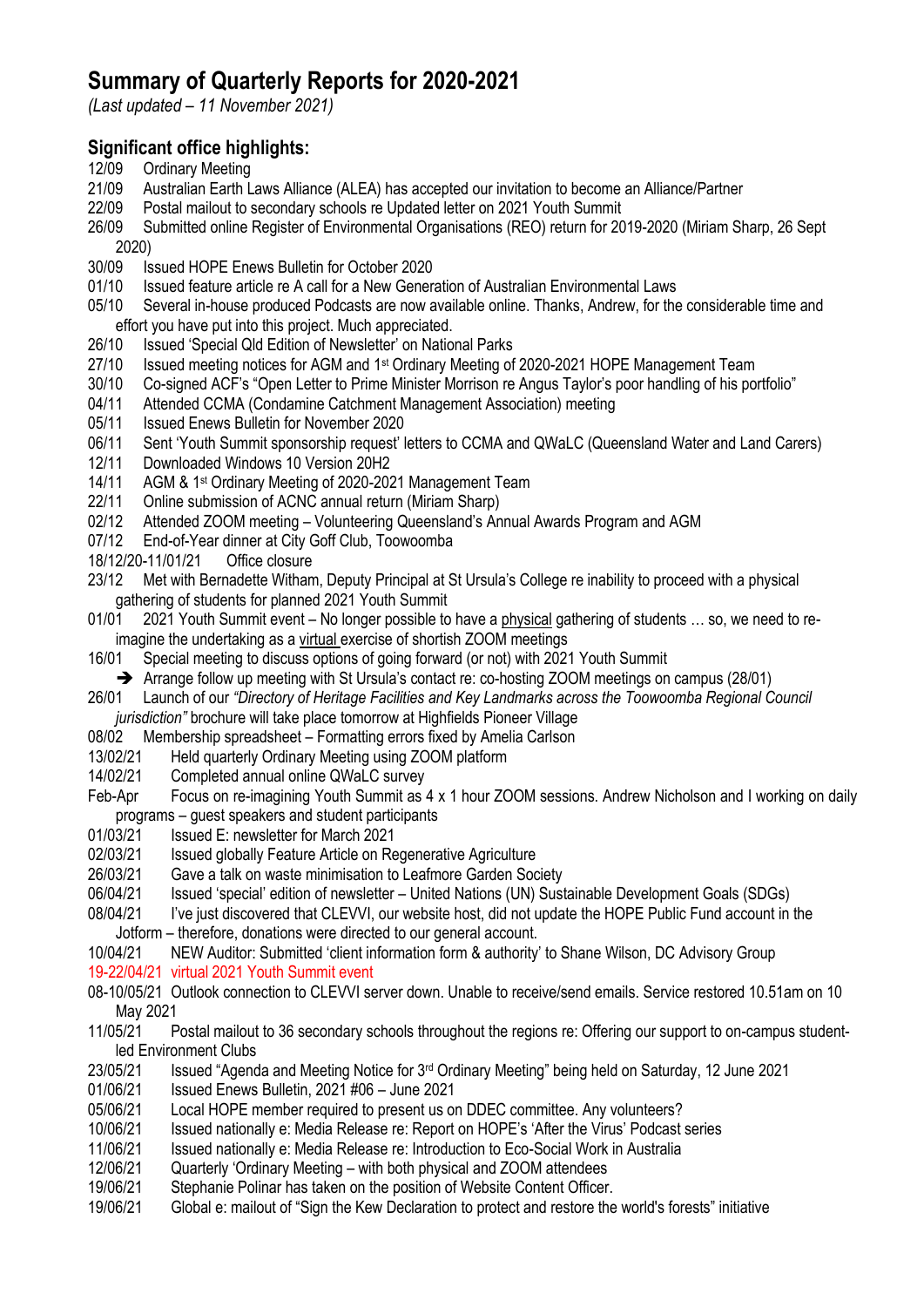- 26/06/21 Issued internal email request for information on Cause-and-Effect information related to "Threatened Species" and "Pest Plants and Animals"<br>29/06/21 Liaising with International
- Liaising with International Campaign Against Nuclear Weapons (ICAN) regarding a Special Report on the need to Eliminate Nuclear Weapons Globally
- 01/07/21 Issued nationally Enews Bulletin for July 2021
- 27/07/21 Accounts submitted to Auditor
- 30/07/21 E: mailout to Australian universities re our appeal for 'More active volunteers'. A big thanks to Stephanie Polinar for compiling the universities contact list.
- 
- 01/08/21 Issued nationally Enews Bulletin for August 2021<br>06/08/21 Frank signaled his intention to step down as Pres Frank signaled his intention to step down as President
	- Current 'Special Report' projects are:
		- Special Report on Food Security (led by Regina Kimble, HOPE researcher Qld)
		- Special Report on Water Security (tbc)
		- Special Report on the Circular Economy (tbc)
		- Special Report on Transitioning to a Sustainable Energy Future
		- Special Report on the Elimination of Nuclear Weapons
		- Special Report on the Adverse Impacts of Genetically Modified Foods, etc.
- 02/09/21 Issued nationally Enews Bulletin for September 2021
- 13/08/21 The 3 major items to report on are:
	- 1. Grant applications: Our grant application to the Qld Govt's Gambling Community Benefit Fund (GCBF) to purchase a drone was successful. We propose to hold several free workshops on drone use in conjunction with drone fly-overs of properties such as Toowoomba's Escarpment Parks, Dingo Mountain Reserve (Crows Nest) and one or two farms with significant eco-system qualities.
	- 2. Corporate Sponsorship program: I've finally made a start on issuing sponsorship requests. I propose targeting 'waste' industry companies and consultancies – as well as major businesses/industries nationally, State-wide (Qld) and locally (Toowoomba). If you have some spare time to help me compile name, address and email list, please contact me by return email and I'll send you a short list to work on.
	- 3. Feedback from you: As the Office Manager, I'm responsible for liaising with the Executive Committee and the Admin Support Team; and the issuing of assignments. I have heard from some of our volunteers about the difficulties they are experiencing due to covid-19 impacts on their lives – especially in regards to mental health. As I too struggle from time to time with motivation, I can emphasise/emphasise with you. So, if you are unable to continue volunteering with us, just say so and I will re-assign your tasks to one of our newer volunteers. Otherwise, please let me know what your current circumstances are and we can adjust the timetable for you to complete your assignments.
- 10/08/21 Met with Ursie's Earthies students (St Ursula's College, Toowoomba) to discuss working together to promote 'sustainability' issues on campus
- 18/08/21 Submitted 'community membership' form to CCMA
- 24/08/21 Issued e: request from Amnesty International re: A Letter to PM et al re Afghanistan
- 24/08/21 Received access to 2021 National Landcare Conference presentations, etc. [Education Resources | 2021](https://nationallandcareconference.org.au/education-resources/?)  [National Landcare Conference](https://nationallandcareconference.org.au/education-resources/?)
- 24/08/21 Received 4 sets of promotional material from students of CQU's Digital Media Course
- 25/08/21 Welcome to Claire-Marie Pepper, a new volunteer researcher
- 26/08/21 Issued e: Agenda and Meeting Notice for 4<sup>th</sup> Ordinary Meeting, 11 Sept 2021
- 28/08/21 Charmaine is now also responsible for LinkedIn postings
- 01/09/21 Support for Zali Steggall's Climate Change Bill acknowledged
- 01/09/21 Issued nationally e: HOPE's review of recent IPCC Report (written by Andrew Nicholson)
- 02/09/21 Issued Enews Bulletin for September 2021
- 02/09/21 Received a \$5,000 donation to our HOPE Public Fund
- 03/09/21 Issued nationally e: Media Release re World Car Free Day, 22 Sept 2021 (written by Danielle Eyre)
- 06/09/21 Issued ZOOM meeting details for upcoming Ordinary Meting, Saturday 11 September 2021
- 07/09/21 CLEVVI, our website host provider, has informed us that they will discontinue hosting our email activity as of
- 10 Nov 2021. Accordingly, I have contacted our IT support people Communications and Computer Support (CCS) to assist in taking over the email hosting services (01/10/21). → *Task completed 19 Oct 2021.*
- 09/10/21 The 'corporate' sponsorship exercise continues slowly … no positive results yet.
- 11/09/21 Ordinary Meeting (physical & ZOOM)
- 14-15/09/21 Review of Outlook address book and e: lists completed. Current membership stands at 554.
- 24/09/21 Internet Security Warning Certificate expired 24/09/21 à CLEVVI rectified mid-morning on 28/09/21
- 26/09/21 Issued nationally e: Feature Article on The Earth Charter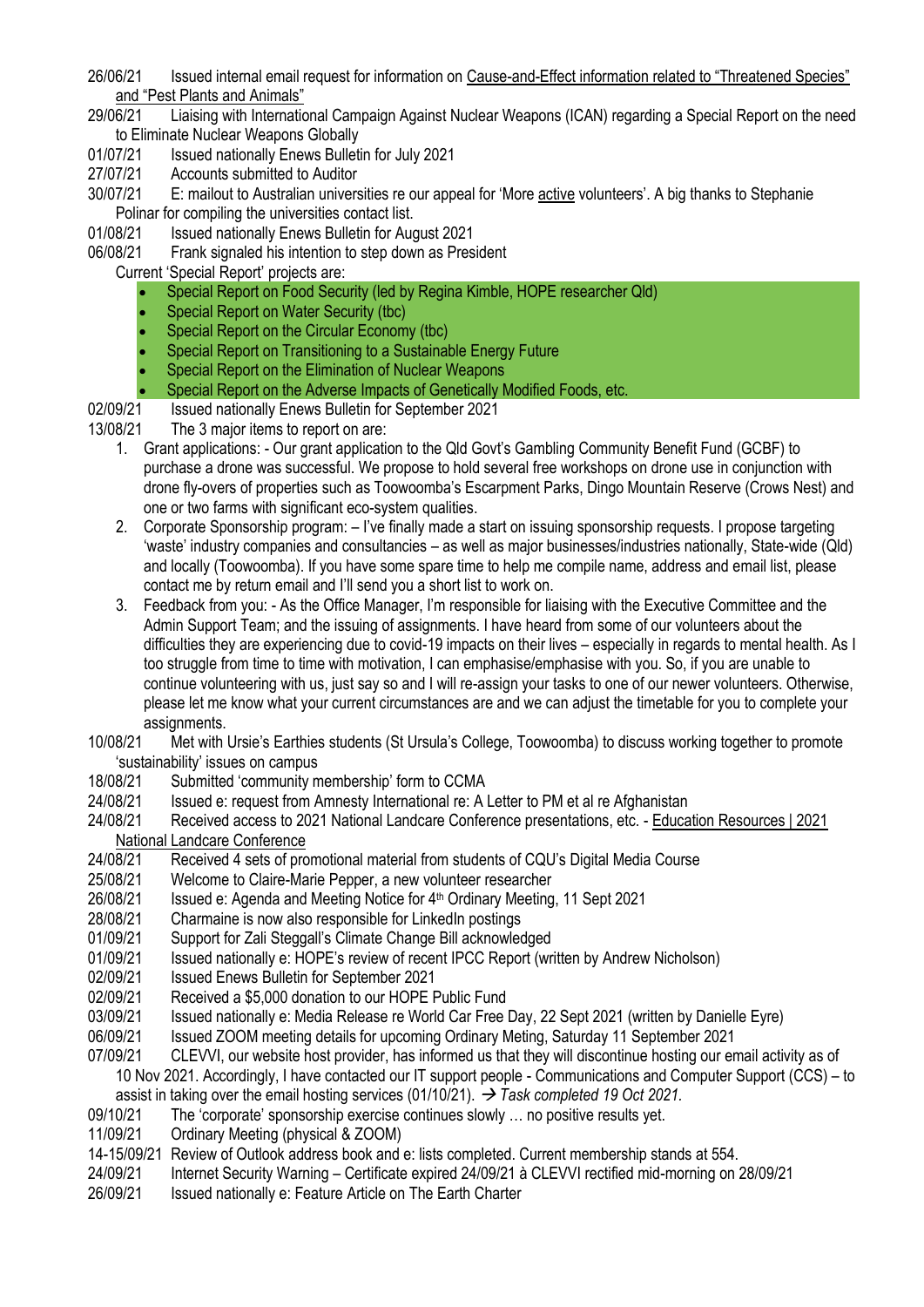- 27/09/21 Unable to print due to 'ADF cover not closed properly à Took printer to CCS (Communications & Computer Support) for repair. Everything a-okay now!
- 28/09/21 A week-long review of the HOPE e: address book resulted in lots of tidying up with quite a few deletions of old/lapsed members/supporters/contacts
- 01/10/21 Issued Enews Bulletin 2021 #10.2 --- October 2021
- 15/10/21 Issued AGM meeting notice and agenda

#### **Volunteer movement:**

- 28/09 Welcome to Meg Bowyer, 2<sup>nd</sup> year Batchelor of Communications student (NSW) who has volunteered to help with media and publications work
- 18/10 Departure of several non-performing volunteers
- 19-20/10 Enlisted 2 more volunteers Bruna Lesaige as researcher and article writer (19/20); and Keith Robinson who has volunteered to look after our Twitter account; and assist with research and article writing (2010).
- 23/11 Welcomed new volunteers Mariah Sampson, Leonie Eastment, Maria Hernandez (looking after HOPE's LinkedIn postings) and Zoe Nolan
- 01/01 Welcomed new volunteers Chrissy Rimi (Qld) and Amelia Carlson (Qld)
- 02/02 Welcomed new 'local' volunteers Adam Walter and Elizabeth Houston

Volunteers seem to be coming and going quite regularly these days – making it difficult to manage the re-assignment of tasks. In particular we farewelled Sean Egan our Media Officer (18/04) and Maria Hernandez who looked after our LinkedIn account (25/05). New volunteers helping with research and article writing include Adam Walter, Allan Buchanan, Conor Murphy, Jade Leyden, Lance McKenzie, Mireille Eid, Stephanie Polinar, Wayne Roddom and Xiang "Phoebe' Huang.

23/05/21 Current "Admin Support Team" vacancies include LinkedIn Content Admin, Media Officers, Membership Officer and Website Content Maintenance Assistant

May 2021 Welcome new volunteers Xiang "Phoebe' Huang, Lance McKenzie and Stephanie Polinar (Qld); Ying Qin 'Ariel' Lim (Tas); Andrew Pomery (Vic); and Patricia Brana (int – Cuba)

Volunteers still seem to be coming and going quite regularly – making it difficult to manage the re-assignment of tasks. Current admin support vacancies are LinkedIn Content Admin, Media Officers and Membership Officer New volunteers include Stephanie Polinar (Website Content Officer), Stephanie Mitchell, Suzi O'Shea, Penny Tankir, Katie Jenkins (WA), Cassie Woods (Qld), Morna McGuire (NSW), James Ahern (SA), Homaera Islam (ACT), Paramita Parinyanupap (Qld), Fran Hebblewhite (ACT), Jen Johnson (Vic), Pimchanok 'Atom' Suwanteerangkul (Qld) and Clair-Marie Pepper (Qld)

Sept-Oct Recruitment of volunteers has been steady, although several have also left us. The new volunteer researchers are Jason Dingley, Dr Amruta Nawarange, Lili Greer, Jingjing Ye, Rodney Duncan

#### **Media Releases:**

20/09 Issued Qld-wide media release re: HOPE supports QCC's environmental asks of next Queensland government

- 01/10 Issued Qld-wide media releases re: Funding vital to work of Environmental Defenders Office; and NatureAssist Program
- 05/12 Issued media release re: International Mountain Day, 11 Dec 2020
- 17/12 Issued media release re: New Heritage brochure one step closer
- 20/01 Issued media release re: New Heritage brochure to be launched on Australia Day at Highfields Pioneer Village
- 26/03/21 Issued media release re: Citizen Science style PhotoVoice Project
- 30/03/21 Issued media release re: 2021 Youth Summit
- 08/04/21 Interview with Susannah Birch of toowoomba.com re Youth Summit
- 19/04/21 Re-launch our PhotoVoice project nationally circulate media release to all media contacts, plus envNGOS and HOPE members and supporters
- 21/05/21 Issued email Date Claimer re: World Environment Day, 5 June 2021
- 04/07/21 Issued nationally e: media release re: Support Offer to Secondary School "On-campus Student-led Environment Clubs"
- 23/08/21 Issued e: media release re World Ozone Day, 16 Sept 2021 (written by Danielle Eyre)<br>14/09/21 Issued nationally e: media release Re: National Organic Week. 20th-26<sup>th</sup> September 2
- 14/09/21 Issued nationally e: media release Re: National Organic Week, 20th-26th September 2021
- 18/09/21 Issued nationally e: media release Re: International Day of Awareness on Food Loss and Waste Reduction, Wednesday 29th September 2021
- 22/09/21 Issued nationally e: media release Re: International Campaign Against Nuclear Weapons (ICAN)
- 28/09/21 Issued nationally e: Media Release re: United Nations World Habitat Day, Monday 4th October 2021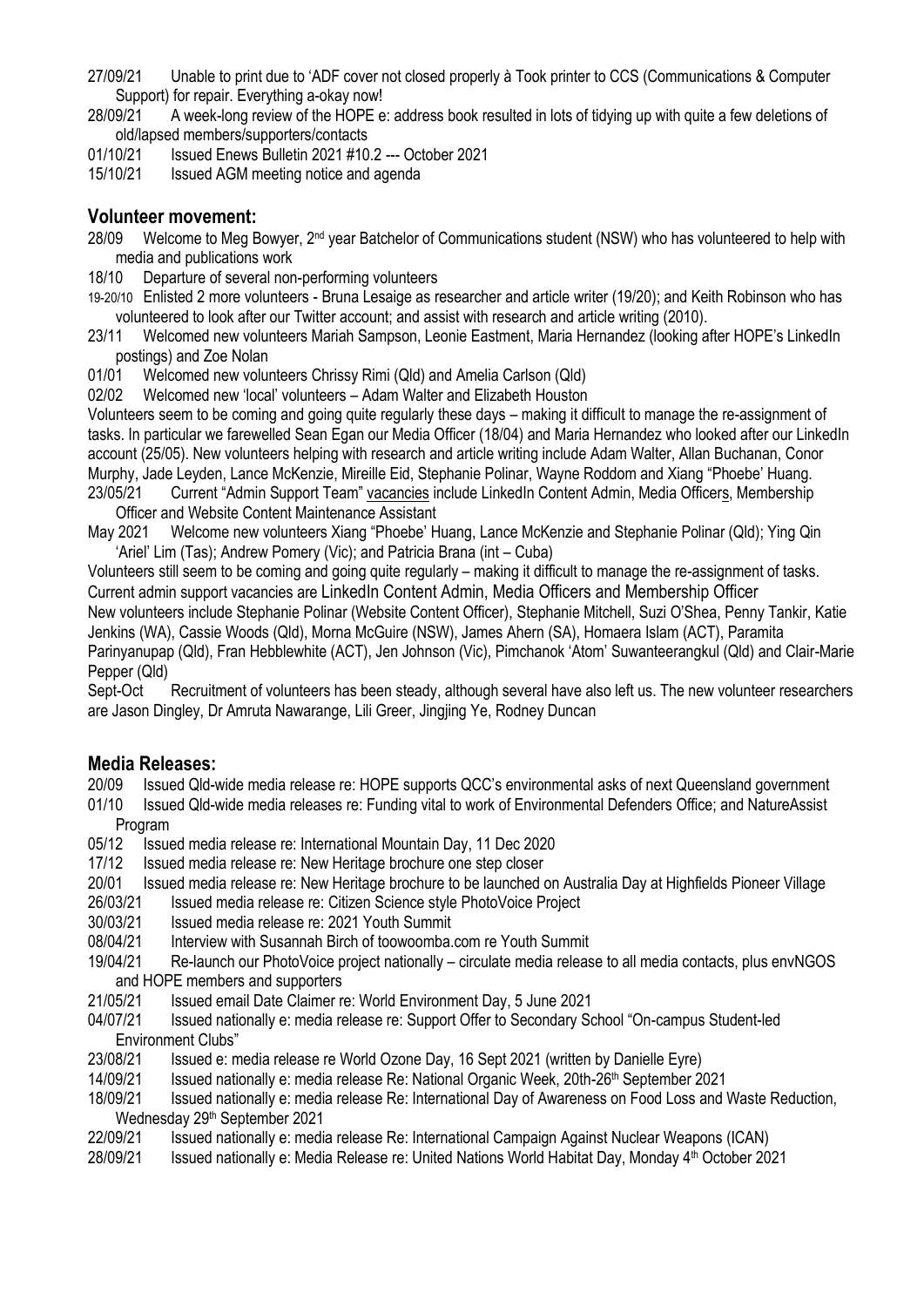### **Grant applications:**

- 18/10 Submitted 2 online funding applications re: 2021 Youth Summit
- 11/11 Heritage brochure Funding application to Mazda Foundation unsuccessful
	- ➔ Fresh application submitted to ARTC Inland Rail (12/11)
- 18/11 Funding application (to Federal Government) for fuel costs was unsuccessful
- 24/11 Arrow Energy has approved our funding application to develop a "Directory of Heritage Facilities and Landmarks across Toowoomba Regional Council" brochure
	- → Brochure to be launched at Australia Day celebrations at Highfields Pioneer Village
- 04/12 Grant application to Honda Foundation re Printing on UN SDG posters was unsuccessful
- 15/12 Unsuccessful grant application to RACQ Foundation re: Heritage brochure
- 16/12 Unsuccessful grant application to Aurizon Community Giving re: Youth Summit
- 28/01 Acquittal of Arrow Energy's Brighter Futures grant of Heritage brochure
- 12/02 CEP Grant Acquitted. All relevant documents emailed to CEP Office.
- 18/02/21 Unsuccessful grant application to Inland Rail re Waste Hierarchy brochure

23/02/21 Submitted online funding application to Queensland Community Foundation re: Development of Waste Minimisation brochure

- 19/03/21 Unsuccessful grant application to Australian Communities Foundation re: Waste Minimisation Brochure project
- 09/04/21 Submitted EOI re Fed Vol Grant to Groom Electoral Office to cover volunteer's fuel costs
- 14/04/21 Submitted online funding application to GCBF re: Drone acquisition
- 15/04/21 Unsuccessful grant application Queensland Community Foundation re: Waste Minimisation brochure
- 15/05/21 Submitted application to TRC Micro Grant program for office consumables
- 01/06/21 Yahoo! TRC (Toowoomba Regional Council) Micro Grant funding application approved!
- 02/06/21 Submitted formal application to Federal Government's Volunteer Grants program for \$1,200 to cover fuel costs
- 07/06/21 Submitted online grant application to Arrow Energy's Brighter Futures Program re Development of 3 -fold Waste Minimisation brochure
- 14/06/21 TRC Micro Grant acquittal form submitted and accepted.
- 21/07/21 Submitted grant application to TRC re: Development and printing of Waste Minimisation brochure
- 09/08/21 Yahoo! Grant application to GCBF successful. We'll be getting \$4,277.90 to purchase a drone for landcare/conservation workshops and field work.
- 21/09/21 "Waste Minimisation' brochure project Grant application to TRC unsuccessful. Try some local corporates and/or philanthropic trusts.

#### **Submissions:**

Nil to date

#### **Account activity:**

- 14/09 HOPE Public Fund bank account with Westpac re-established and activated
- 22/09 Purchased box of 100 postage stamps cheque. No 200710, \$110 with GSDT = \$10.00
- 27/10 Requested CLEVVI update our website's Twitter button with new handle  $\rightarrow$  Paid \$42.63 with GST = \$3.88 (cheque no. 200711)
- 19/11 Submitted OFT Trading annual return -- \$56.60 (cheque no. = 200712, GST = \$0.00)
- 27/01 Paid contractor's invoice re Heritage brochure -- cheque no. = 200713, \$660 with GST component \$60
- 11/02 Paid CRE P/L final payment for CEP Project -- cheque no. = 200714, \$11,000 with GST component \$1,000
- 15/02/21 Received a very generous donation of \$1,650 from Crossroads Rural and Environment P/L
- 18/03/21 Paid \$100 to Telstra for Phone/Internet charges for March 2021 (cheque no 200715 = \$100, GST = \$9.09)
- 09/04/21 Paid CLEVVI \$85 to add LinkedIn button to HOPE website (cheque no. = 200718, amt = \$85 with GST \$7.73)
- 13/04/21 Paid St Ursula's College re ZOOM Licence payment (cheque no, 200717, amt = \$100.22, no GST)
- 01/06/21 Pay 'Volunteering Queensland' for Membership Renewal 2021-2022 à \$110 with GST = \$10 (cheque no. =
- 200718)
- 03/06/21 Pay 'CLEVVI' for Annual Hosting à \$489.50 with GST = \$44.50 (Cheque no. = 200719)
- 11/06/21 TRC Micro Grant monies banked \$534.05
- 14/06/21 Paid Australia Post \$110 (GST = \$10) for a box of 100 stamps (cheque no. 200720)
- 14/06/21 Paid Officeworks \$441 (GST = \$40.09) for 12 cartons of photocopy paper and 3 mini-drives
- 20/07/21 Paid QCC Membership Renewal for 2021-22 à Cheque no. 200723, \$33 with GST = \$3
- 27/07/21 Accounts submitted to Auditor
- 11/08/21 Received \$4,277.90 grant monies from GCBF
- 02/09/21 Received a \$5,000 donation to our HOPE Public Fund
- 09/10/21 The 2020-2021 accounts have been audited and the \$5,000 donation puts us in a good financial position for the next couple of years.